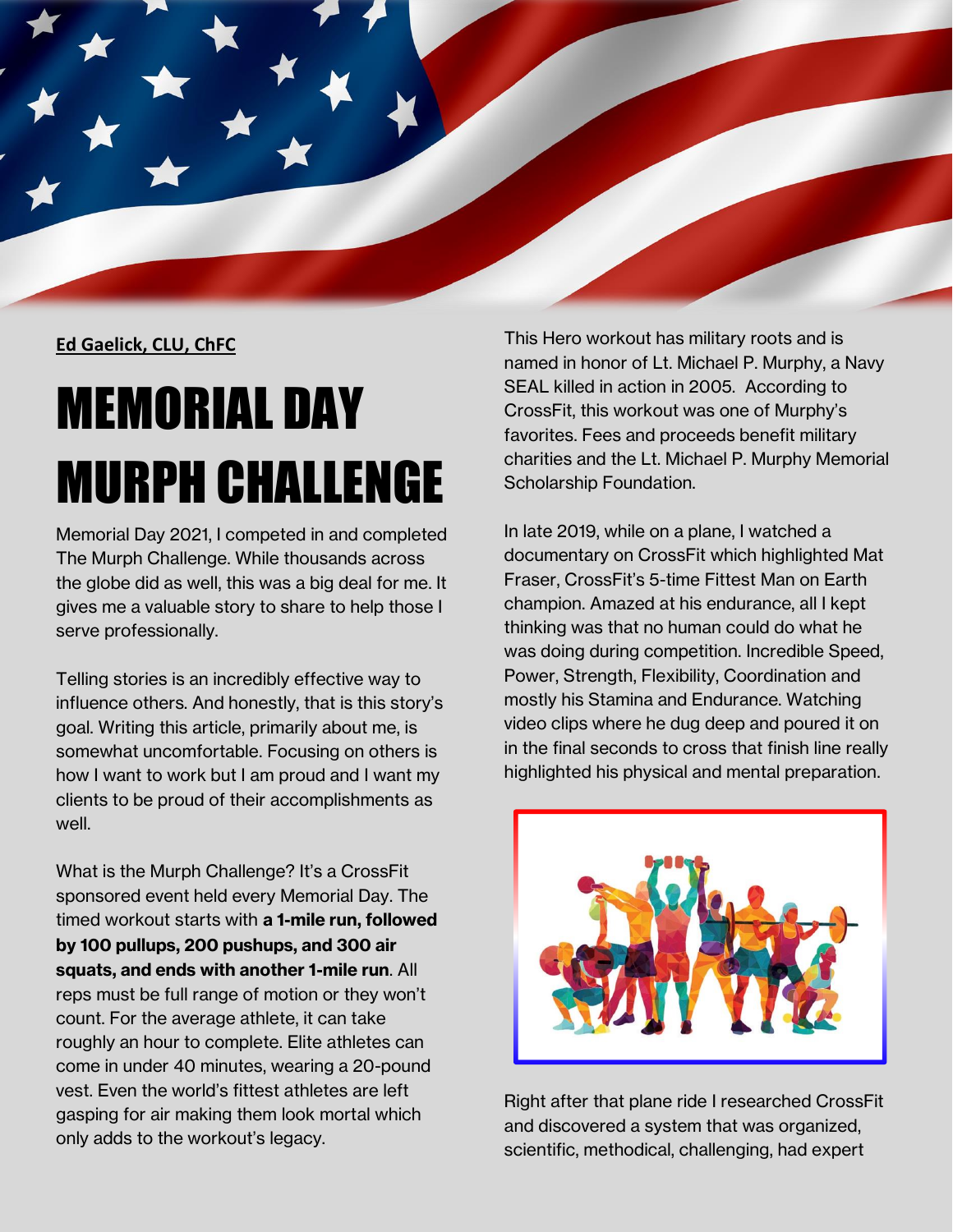trainers and was changing people's lives across the globe. After reading dozens of articles, watching dozens of videos, I discovered The Murph Challenge and this energized me to take my healthy lifestyle to a new level. Combining my desire to grow and my passion to benefit military charities, I made the decision to participate in an official Murph Challenge and join a CrossFit gym. The most difficult hurdle behind me!

In reflecting on my life, my daily routine felt stale. At the office by 615am daily, grind for 10-12 hours, go home, repeat. Even with my work routine, I was always health conscious, eating healthy, no tobacco, no drugs, moderate alcohol, maintaining a good weight and working out regularly….and I took every opportunity to share my "lifestyle" with clients. That fit perfectly with my work because those I help need to be insurable. So their good health is really important. I know I've been a positive influence to many. At the very least I get others thinking about their own lifestyles.

Everyone has a unique desire….to write a book, play better golf or tennis, learn to paint, run a marathon, get their insurance planning in order…etc. It all starts with wanting growth, something new in your life, a change, better results or even different results. If the desire is strong enough, the next step is making the decision to take action. And that involves committing to working with experts to achieve whatever your unique goal may be. The method is always the same…Desire, Decision, Plan, Persistence. Just the outcomes are unique to that individual.

My first day training at CrossFit was a bust. Due to Covid precautions, we were outside and that particular class had a lot of running. I could barely make it back to the gym on the final 400 meter run. All the others working out were gathered and cheering me on to keep running. One of them actually ran out to me and helped me finish. And I thought I was in shape! The first of many important lessons learned through my new endeavor was that everyone needs a little help getting over that first finish line.

In changing up my daily routine, my first challenge was to prepare my mind to break a long and old habit of getting into the office early. The next challenge was working out at an intense level those early mornings. It was critical that I had the support of expert CrossFit trainers with specialized knowledge and experience to help me grow, pushing me where appropriate yet always respecting and protecting my body. Without their help I likely would have hurt myself and been on an on-going ice, Advil and muscle rub routine or even worse, scheduled for my next sports related surgery. Protection AND Growth. With the right guidance, you CAN have both. Another important lesson learned; work with experts and get to that finish line quicker with less setbacks. A key to long term results.



Fast forward 11 months. We're one week before Memorial Day and I wondered if CrossFit would ramp down their workouts. Maybe they would let everyone participating in the Murph have some time to recharge. Ramp down? Nope! Workouts were ramped up. Another lesson learned. Don't break momentum!